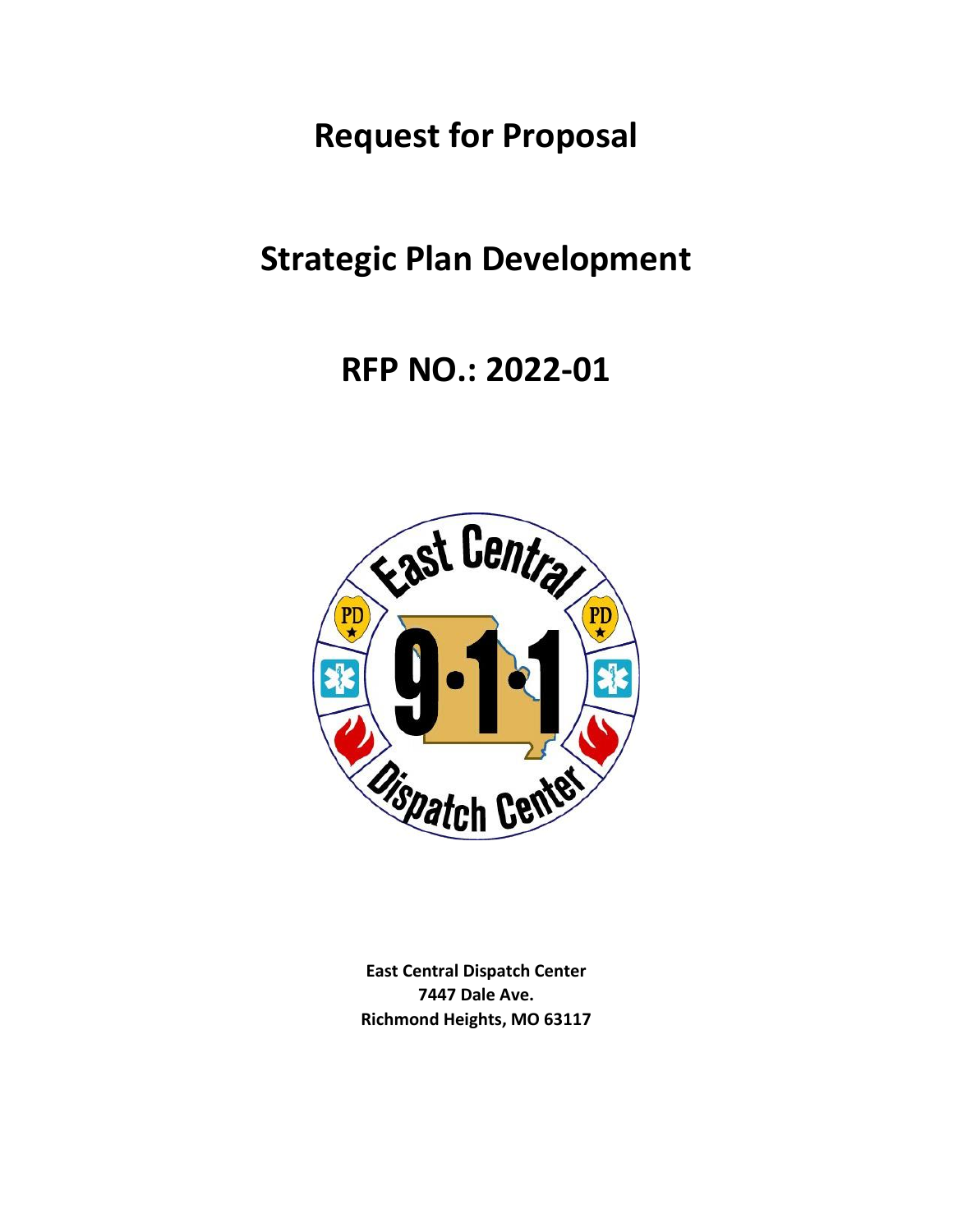### **PURPOSE**

East Central Dispatch Center (ECDC) is soliciting consultant proposals for professional services associated with assisting and facilitating development of a Strategic Plan for ECDC. The major objectives of the planning effort include a broad assessment and analysis of the current state of the organization, developing and defining the future state of the organization, and determining objectives and strategies to help achieve the long-term goals and overall mission of the organization. This request invites qualified consultants to submit proposals for accomplishments of the items of work described below under Scope of Services. Proposals shall be prepared and submitted in accordance with the requirements described in this Request for Proposals (RFP). Once the firm is selected, a contract will be negotiated based on a mutually agreed upon scope of services.

### **ECDC BACKGROUND AND PROJECT DESCRIPTION**

ECDC is a comprehensive consolidated effort to serve the public safety communication needs of seven municipalities within St. Louis County. This agreement serves to designate ECDC as the multi-jurisdictional center for all emergency communications with regards to fire, police, and emergency medical services for the participating cities. ECDC serves a population of just over 82,000 residents, covering 19.5 square miles.

The participating cities share a percentage of ECDC's expenses based on their calls for service numbers. The staff consists of the Executive Director, Deputy Director, four Supervisors, and twenty Public Safety Dispatchers. ECDC is managed by a Board of Directors that consists of the City Manager from each member city (Brentwood, Clayton, Maplewood, Olivette, Richmond Heights, Rock Hill, and Webster Groves).

The ECDC Strategic Planning Assistance will include the following major **Plan Objectives**:

- Recommend ECDC's Guiding Principles for the future
- Recommend ECDC's most important issues for which policies should be developed (if not already developed)
- Utilize a SWOT (strengths, weaknesses, opportunities and threats) analysis for developing the strategic planning framework.
- Development of ECDC's Strategic Plan will involve input from all levels of the organization and will incorporate goals and actions for all levels of the organization.
- Gather input from all stakeholders including the Executive and Deputy Director of ECDC, the ECDC staff, the Board of Directors, Police and Fire Operations Committees and member agencies by using a combination of items such as surveys, meetings, workshops, one on one meetings, etc. The desired Strategic Plan should be concise, inspirational, and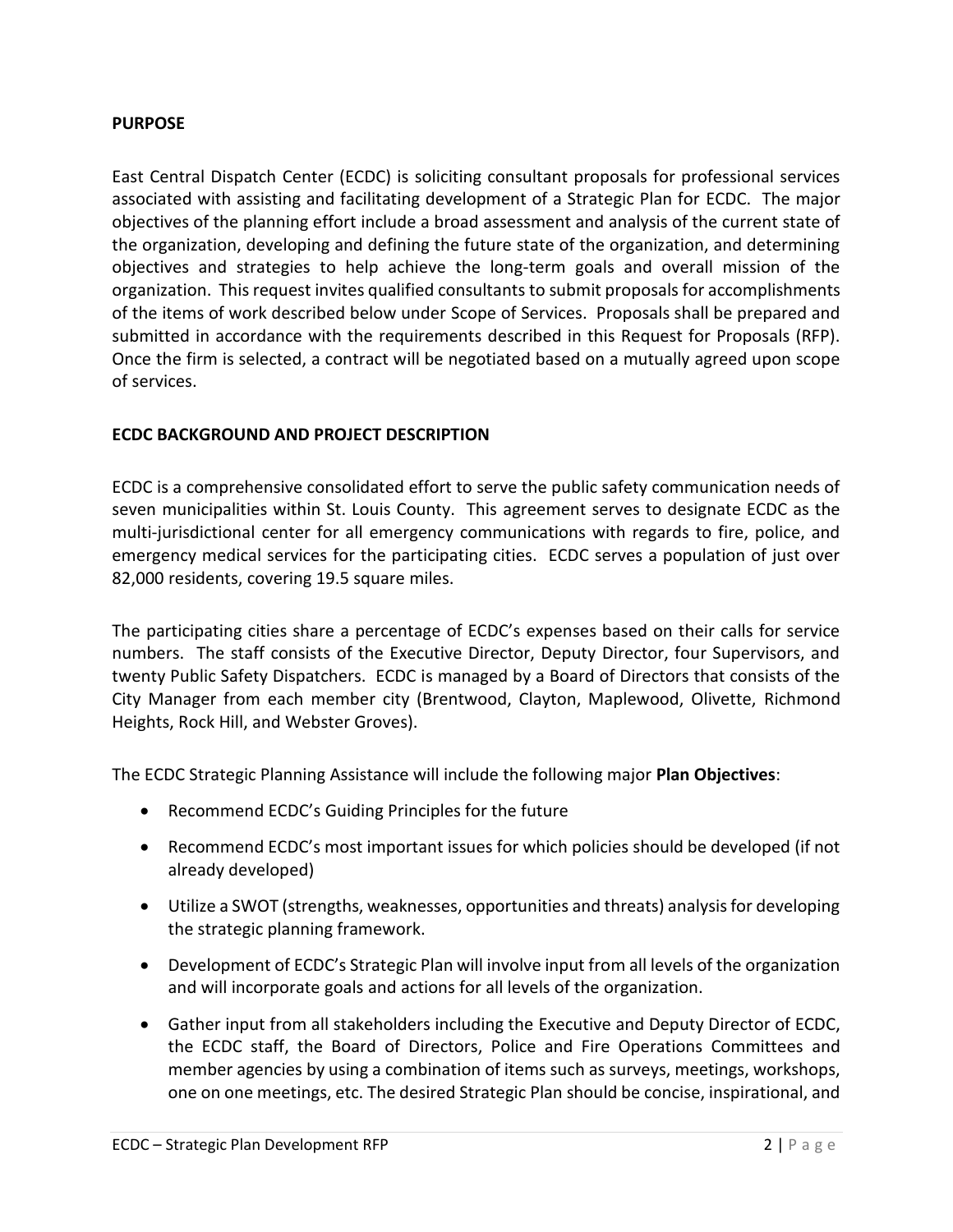on target with identifying and representing the partner and contract user expectations, ECDC's responsibilities, strategies, and long-term objectives and assist ECDC toward continued improvement.

Experience developing strategic plans for local government and public safety entities is strongly preferred. Familiarity with the concepts of public safety communication center operations is desired.

# **PROPOSAL CONTENT**

To standardize responses and simplify the comparison and evaluation of responses, proposals must be organized in the manner set forth below, separated into sections, and appropriately labeled. All information and materials requested shall be provided in the proposal under a single cover.

- 1. Business Organization. Proposer's full name and address of the main office and that of any branch office that will perform the services. The Principal-in-Charge is to be identified. Proposer shall include a signed statement that, to the best of its knowledge, there are no circumstances that shall cause a conflict of interest in performing services for ECDC.
- 2. Approach and Scope of Work. Proposers shall state their understanding of the services as outlined in the Scope of Services. Proposer's must describe their approach in rendering the services required in a proposed more detailed Scope of Services which builds on the Scope of Services in Section 5 below.
- 3. Related Experience and References. Descriptions of a minimum of two (2) and a maximum of five (5) strategic plans of similar size and nature must be submitted. The project description must contain the scope of services performed, location and reference information (contact person and contact information, including email address).
- 4. Project Staffing and Organization. Qualifications of the proposer and any other personnel involved as part of the proposer's team shall be highlighted and a synopsis of their experience, training or other qualities that reflect the individual's related experience and expected contribution to the project shall be provided.
- 5. Timely Completion of the Project. Discuss the proposer's current workload and its ability to complete the project in a timely manner.
- 6. Work Elements. Provide a matrix of work elements that would be included and the number of hours you feel would be appropriate for the work requested. Provide a range of total estimated fees for the professional services requested.
- 7. Additional Information. Provide any additional information regarding your firm's experience and capabilities that you feel would be important to the success of the project.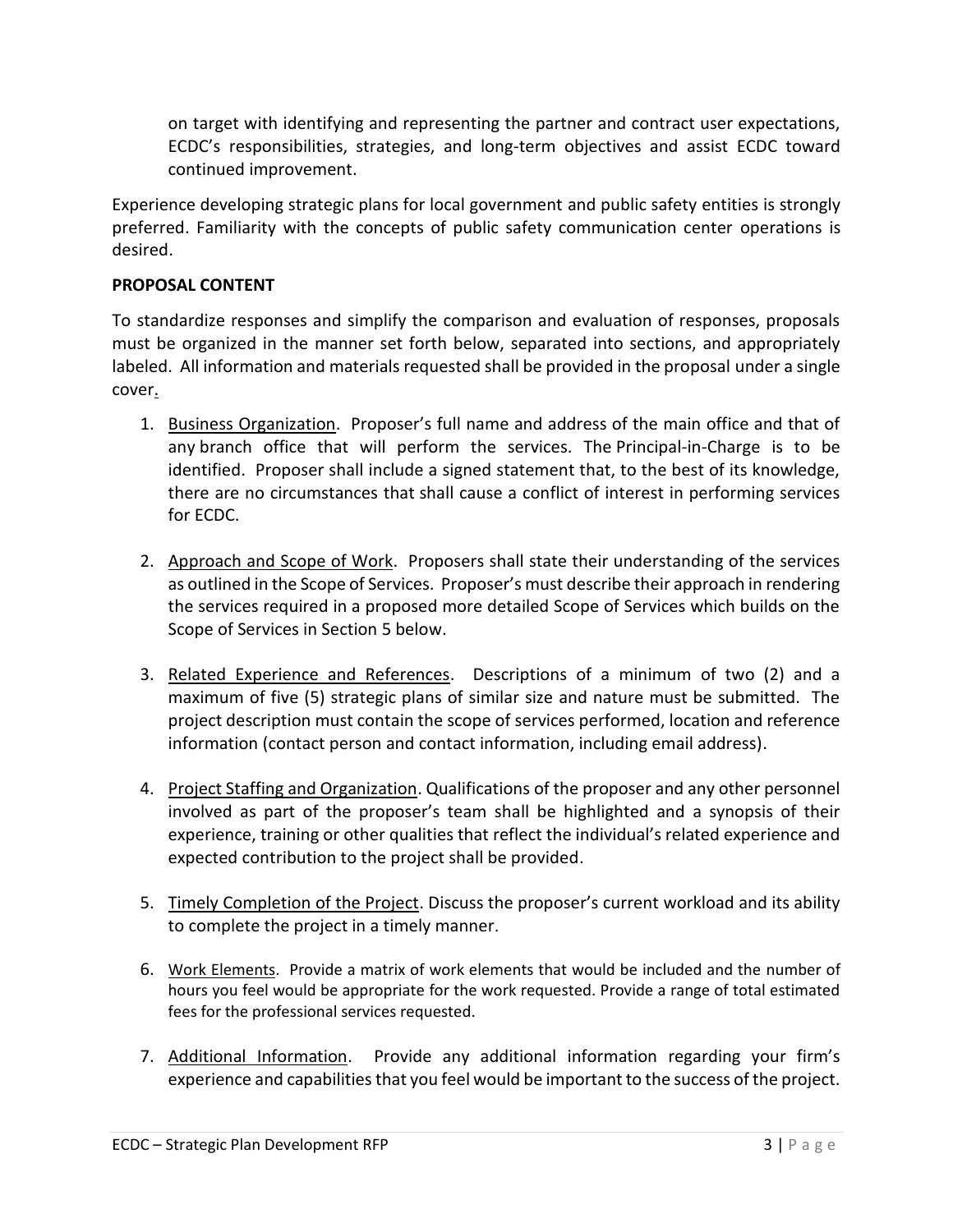8. Copies: One (1) original, four (4) printed copies, and one (1) electronic copy on CD/Memory Stick of your proposal must be received by the bid due date/time.

#### **TIMELINE**

Timetable for RFP and Proposals (all times based on Central Daylight Time):

- Request for Proposal issued: by 5:00pm, March 16, 2022.
- Request for Clarifications/Questions: by 5:00pm, April 11, 2022.
- Proposals Due: by 5:00pm, May 6, 2022.
- In person, phone, and/or video interviews: June 15, 2022.
- Award of Contract: Estimated: by 5:00pm, July 1, 2022.

### **SCOPE OF SERVICES**

This proposed Scope of Services is not intended to be a detailed scope of work that includes all requirements that will be in the resulting agreement, but is intended to provide general information to proposers wishing to submit proposals. ECDC reserves the right to modify the Scope of Services to be included in the resulting agreement.

The selected proposer will perform tasks including, but not limited to, the following:

- Facilitate and manage input from multidisciplinary teams during the strategic planning development process, which include the Executive and Deputy Director of ECDC, the ECDC staff, Operations Committees, and Board of Directors.
- Facilitate a one to two-day strategic planning session with the Board of Directors, Executive Director and Deputy Director. The session will be held in-person in one of the member city jurisdictions.
- Create a Strategic Plan document for recommendation to ECDC that will include components such as:
	- o Strength, weakness, opportunities, threats (SWOT) analysis
	- o Organizational objectives
	- o Strategies to achieve the Plan Objectives as described on pages 2 and 3.
- Recommend an appropriate time frame and execution strategy for ECDC's Strategic Plan.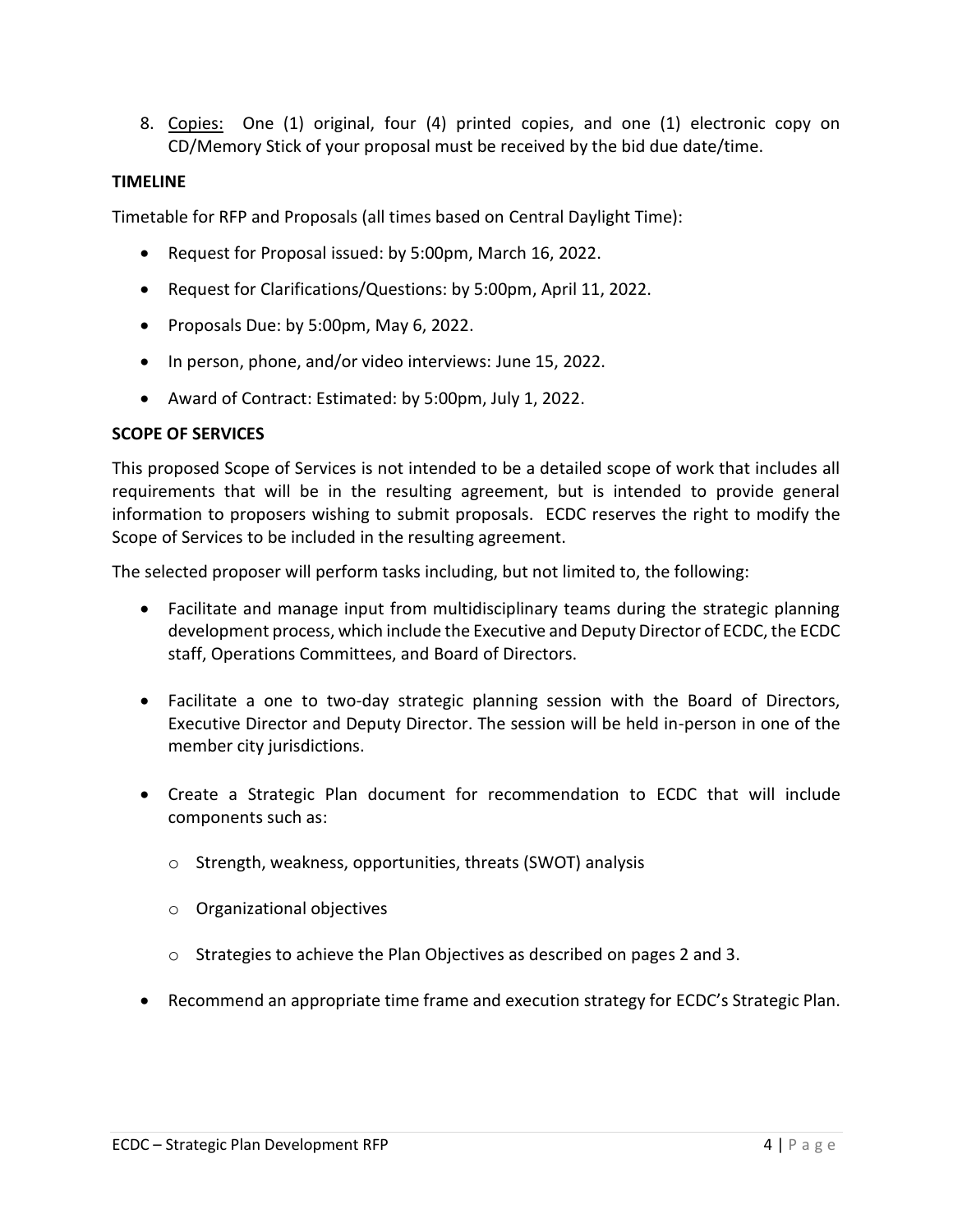### **SCHEDULE**

It is a benefit to ECDC to have this strategic plan completed as expeditiously as possible. The successful proposer will make every effort to complete the plan in a timely manner. As part of the proposal provide ECDC with a complete schedule with major milestones. Final report should be submitted to the Executive Director no later than 90-days after completion of the one to twoday onsite strategic planning session.

#### **RESULTING AGREEMENT**

A Professional Services Agreement, that has been approved and executed by ECDC, shall become the document that authorizes the work to begin. This RFP, any addenda and the proposal from the successful proposer shall also be incorporated by reference into the resulting agreement**.** 

#### **EVALUATION AND SELECTION PROCESS**

The proposals will be evaluated by an Evaluation and Selection Committee which will consist of the ECDC Executive and Deputy Director, 1 ECDC Supervisor, 1 ECDC Public Safety Dispatcher, 2 members from the Board of Directors, and 1 representative from both the Fire and Police Operations Committees. The Evaluation and Selection Committee reserves the right to request additional information and clarification of any information submitted, including any omission from the original proposal.

The Evaluation and Selection Committee will evaluate the proposals in accordance with the following criteria to identify the firm or firms best qualified to meet ECDC's needs on this project. The firms deemed best qualified by the Evaluation and Selection Committee may be invited for additional presentations and interviews. At its sole discretion, ECDC reserves the right to request interviews of any, all, or none of the proposers. All proposals will be scored based upon the following scoring criteria:

|                                                                                                                                                                     | Rating Ranges |
|---------------------------------------------------------------------------------------------------------------------------------------------------------------------|---------------|
| 1. Experience, Qualifications and Reference                                                                                                                         | $(0-25)$      |
| Firm's experience with similar strategic plans, qualifications and<br>expertise of key personnel and subconsultants.                                                |               |
| 2. Capabilities and Resources                                                                                                                                       | $(0-15)$      |
| Projects currently under contract involving key personnel that<br>would also handle this project along with estimated time of<br>completion. Availability of staff. |               |
| 3. Plan overview                                                                                                                                                    | (0-25)        |
| Understanding the plan objectives. Identify major issues and<br>opportunities to address. Describe the overall approach you will                                    |               |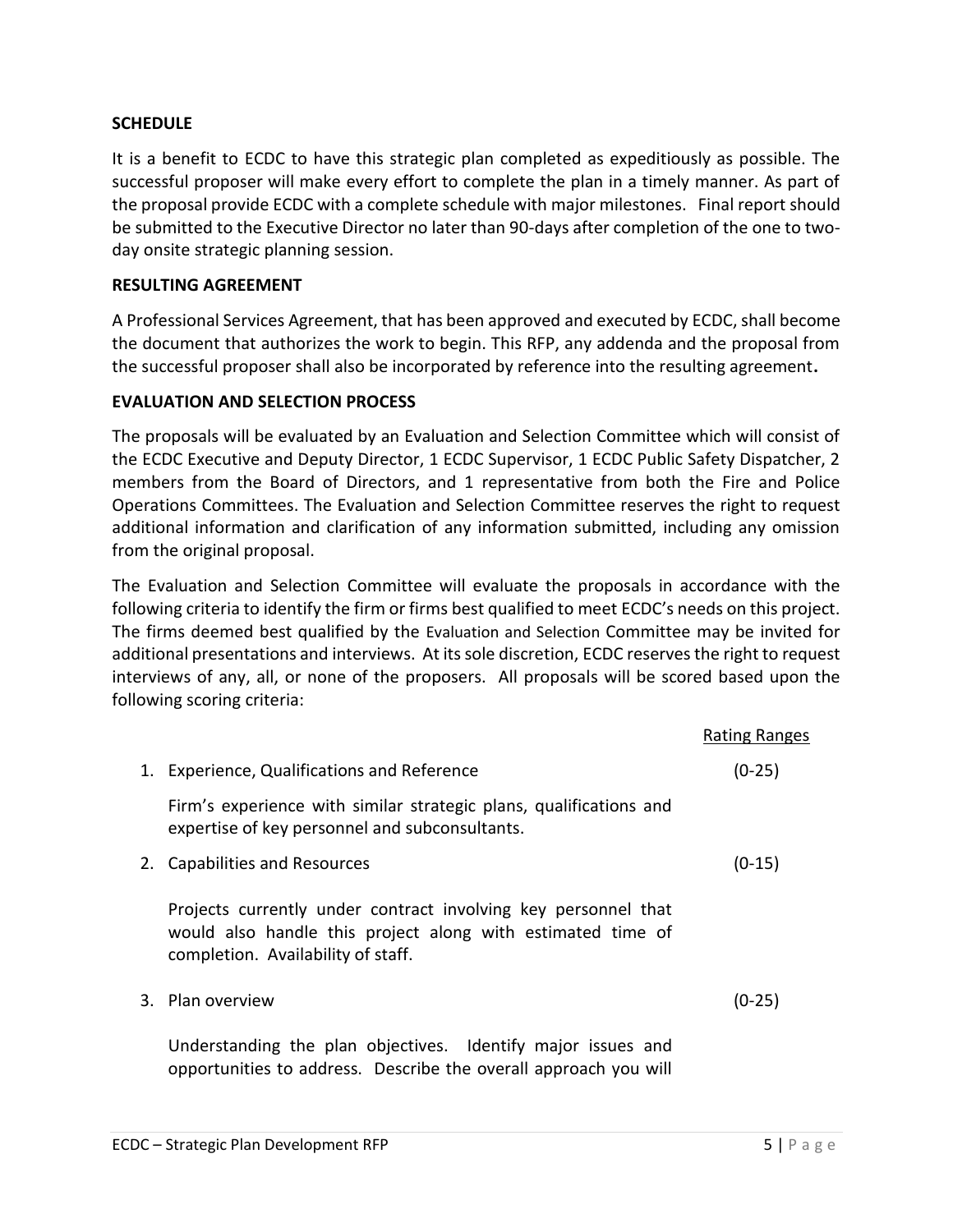use to address these issues and opportunities, and to efficiently complete the plan.

| 4. Stakeholder Engagement Process                                                                      | $(0-10)$ |
|--------------------------------------------------------------------------------------------------------|----------|
| Address how you anticipate facilitating the engagement process<br>with stakeholders and policy makers. |          |
| 5. Thoroughness and quality of proposed Scope of Services                                              | $(0-15)$ |
| 6. Additional unique services that are in addition to the Scope of                                     | $(0-10)$ |
|                                                                                                        |          |

Services that would be of benefit to ECDC and the Board of Directors or aid in achieving the objectives.

7. Not to exceed Fees\*

Must include all costs, including without limitation, travel and reimbursable costs.

\* The maximum number of points will be awarded to the proposal with the lowest cost. Points assigned to other proposals will be on a proportional basis according to the following formula:

Example:

Proposal A: \$18,000 = 5 points Proposal B: \$20,000 = 4.5 points Low-Cost Proposal A/Proposal B X 5 = points awarded  $$18,000$ / $$20,000$  X 5 = 4.5 points

The Evaluation and Selection Committee shall perform any additional investigation as it considers necessary to obtain full information on the proposers being considered. If reference checks reveal untruthful statements of qualifications, the proposals may be rejected. Following scoring and evaluation, the Executive Director will make a selection and recommendation to the Board of Directors for the awarding of a contract.

# **PROPOSAL REQUIREMENTS**

Proposers are advised to carefully follow the instructions listed below and in this RFP in order to be considered fully responsive to this RFP.

Proposers shall carefully review and address all of the evaluation factors outlined in this request for proposal. In order to be considered, proposers must be able to demonstrate that they meet the minimum qualifications established in this request for proposal and have the ability to provide the required services as listed in Scope of Services found on pages 4 and 5.

ECDC reserves the right to: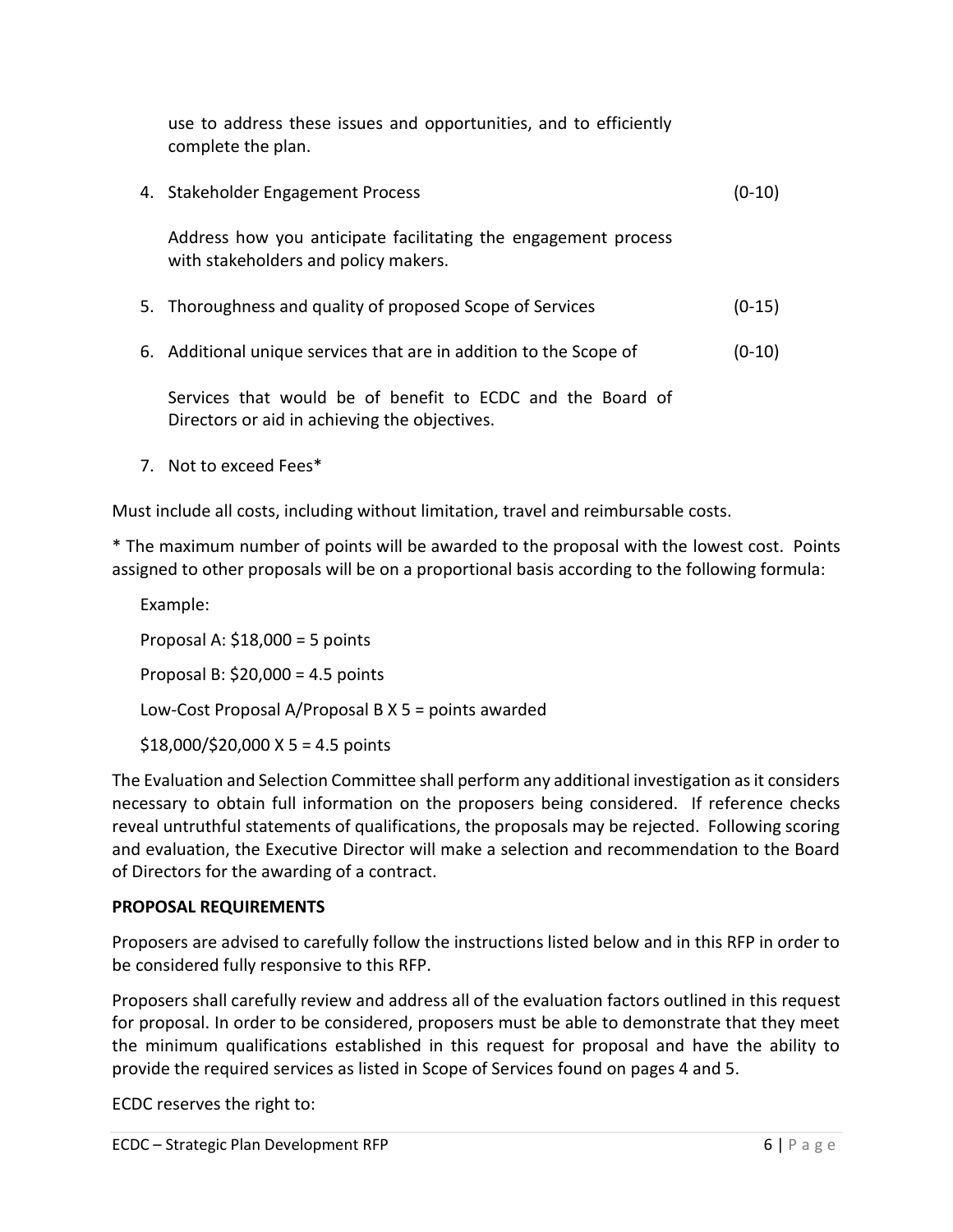- 1. Reject any or all proposals received in response to this RFP.
- 2. Waive or modify any irregularities in proposals.
- 3. Request additional information or modifications to proposals prior to award if in the best interests of ECDC.
- 4. Use any ideas submitted in proposals, except for those which are protected by an enforceable patent or other proprietary right and such idea is identified as protected by patent or other proprietary right.
- 5. In the event of unsuccessful contract negotiations or contract termination, ECDC reserves the right to enter into contract negotiations with other qualified proposers that submitted acceptable proposals.
- 6. Examine the experience and capabilities of the proposer's team members.
- 7. Modify, remove, or add requirements to the RFP.

# **PROPOSAL MUST BE SIGNED**

A proposal submitted in response to the ECDC's Request for Proposals shall be signed by the proposer if an individual, or by an officer of the proposing firm, or by a designated agent empowered to bind the firm in a contract.

### **QUESTIONS, OBJECTIONS OR REQUESTS FOR INFORMATION**

In order to ensure an open process and the provision of equal knowledge and opportunity to all potential proposers, the ECDC Executive Director or his/her designee will serve as the sole point of contact for questions, objections, informational requests and requests for clarification or interpretation during the RFP process. ECDC's intention is to avoid such questions, objections, or requests for information or clarification being posed by an individual proposer and then being answered only for that proposer. Instead, ECDC's goal is to allow such questions, objections and requests to be posed by all potential proposers, and to communicate those questions, objections and requests, and the ECDC's responses, to all potential proposers.

Consequently, only written questions, objections or requests for clarification or interpretation, submitted by e-mail, will be accepted from potential proposers, and e-mail responses will be issued to all known potential proposers. Oral questions, objections or requests will not be accepted.

The ECDC Executive Director will respond by e-mail to all questions, objections, or requests for information, clarification or interpretation presented to the ECDC Executive Director as provided in paragraph above. The ECDC Executive Director's e-mail response will be directed to all known potential proposers. Only the ECDC Executive Director's e-mail responses shall be considered ECDC's official response binding upon ECDC. In addition to making an e-mail response, ECDC may issue addenda amending the RFP by changing or deleting the provisions of, or adding provisions to the RFP.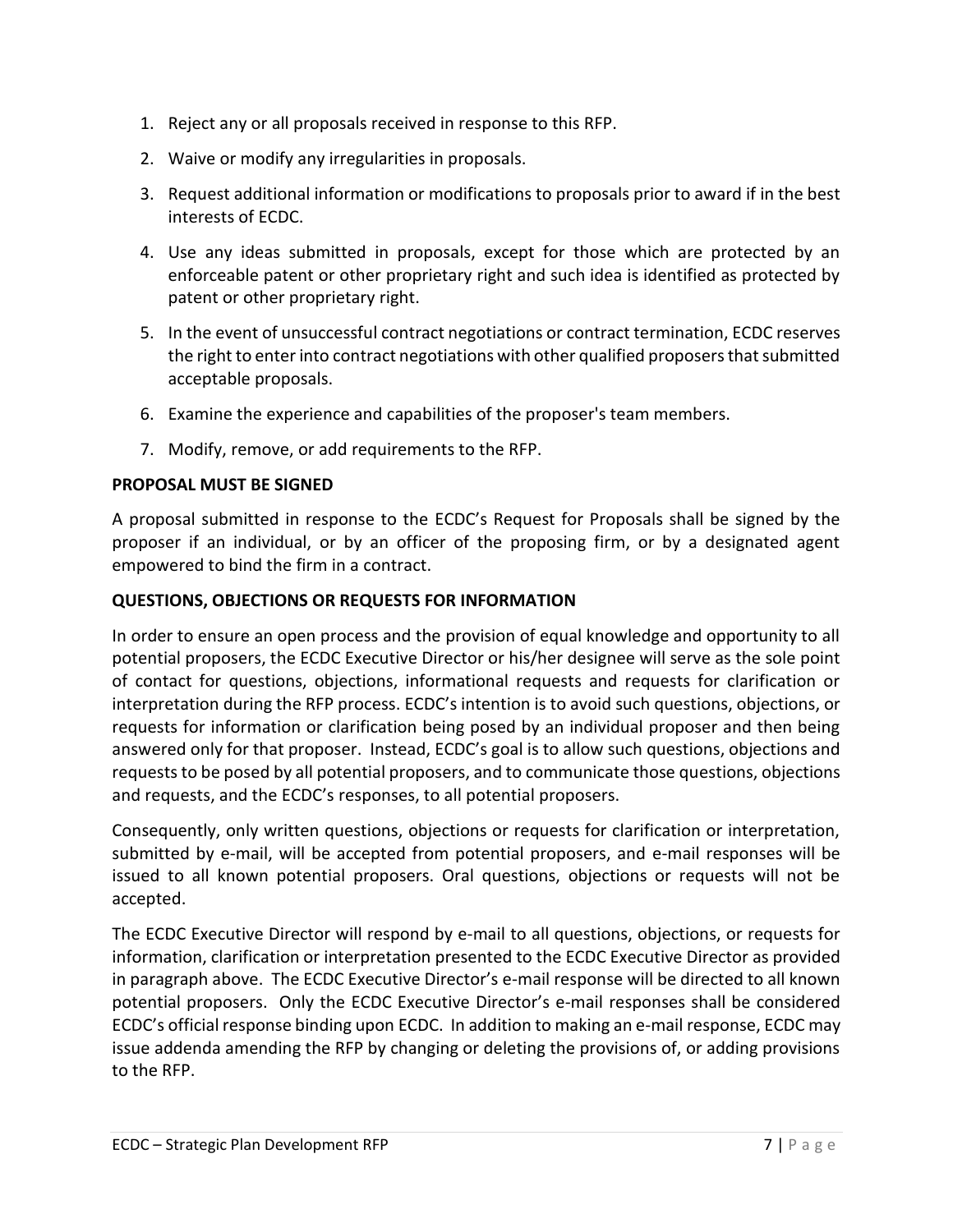# **CONSIDERATION OF RECOMMENDATION AS TO BEST PROPOSAL**

When the recommendation comes before the ECDC Board of Directors for consideration, the Executive Director may request that the proposer whose proposal is recommended for selection appear before the Executive Board to give a presentation or to answer questions regarding its proposal. Competing proposers will not be allowed to speak at that time unless a prior request has been made by such a proposer and permission to speak granted by the Executive Board Chairperson.

### **REJECTION OF PROPOSALS**

ECDC reserves the right to reject any or all proposals in whole or in part received in response to the RFP. ECDC will not pay for any information requested in the RFP, nor is it liable for any cost incurred by a proposer in responding to the RFP.

# **Selection of Best Proposal and Authorization to Execute Contract with Successful Proposer - Notification of Successful Proposer.**

ECDC, will by resolution of the Board of Directors approve the proposal which it selects as the best proposal and authorize execution of a contract by the Executive Director. Upon the approval of the proposal, the ECDC Executive Director will give notice advising the proposer whose proposal was selected (hereafter the "successful proposer") and what actions must be taken to complete the formation of the contract.

## **Insurance and Indemnity Requirements (See Attachment)**

The successful proposer will, in its contract with ECDC, be required to agree to defend, pay on behalf of, indemnify, and hold harmless ECDC, employees and volunteers, others working on behalf of ECDC, and/or the Board of Directors, as more particularly provided in Attachment 1 hereto. The successful proposer will also be required to obtain and maintain in continuous effect during the term of its contract, and while any of its obligations under said contract remain unsatisfied, the insurance coverages set forth in Attachment 1 hereto, with amounts, coverages, limits, exclusions, and endorsements as therein provided.

#### **Disposition of Proposals.**

All proposals submitted in response to the RFP become the property of ECDC and will not be returned to unsuccessful proposers.

#### **Proposals are Not Confidential.**

All proposals submitted in response to the RFP may be subject to examination as applicable under Missouri Law.

# **Assignment of Contract Prohibited Unless Approved in Writing by ECDC.**

No contract awarded pursuant to the RFP shall be assignable by the successful proposer without the written consent of the ECDC Executive Director.